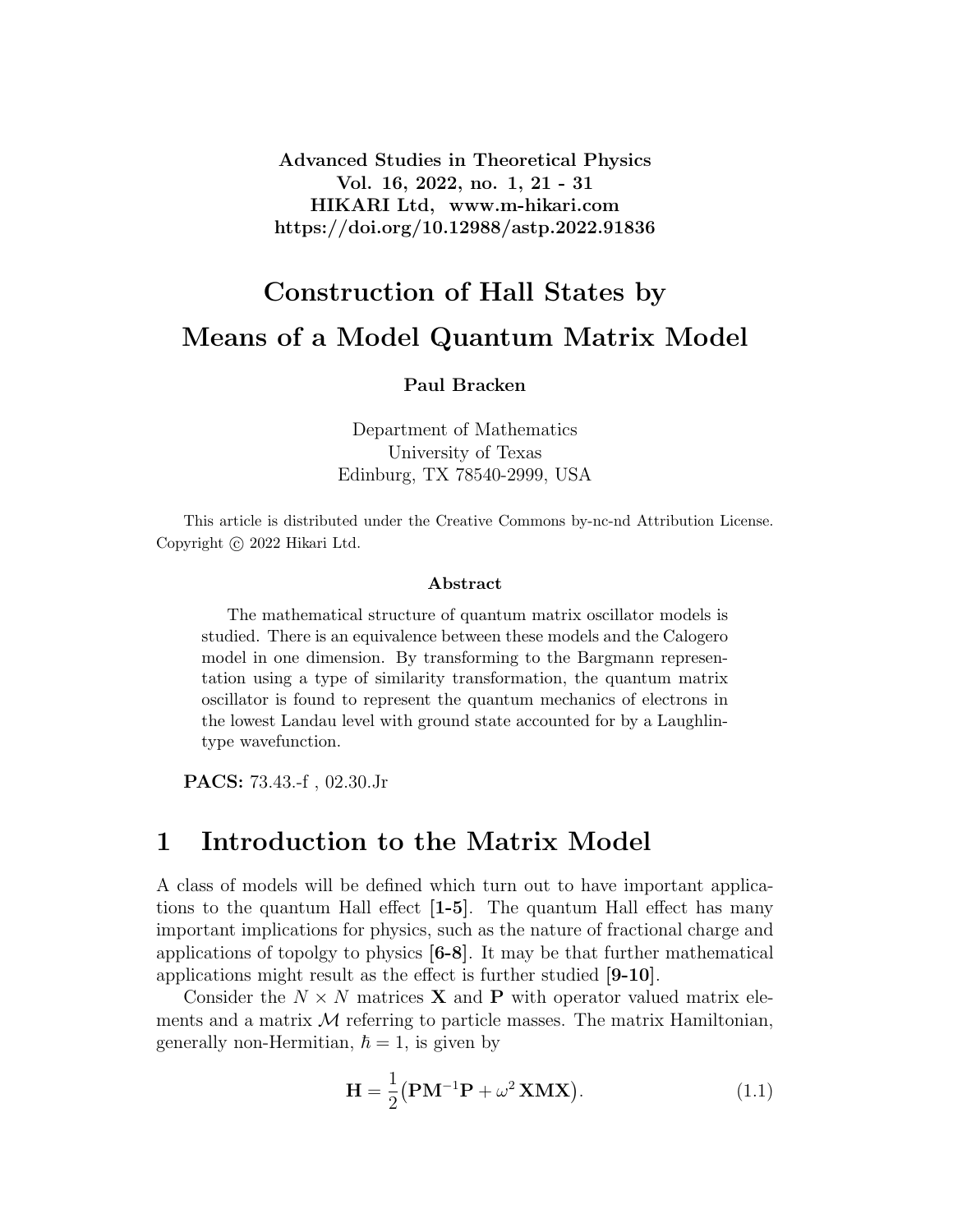This represents a matrix generalization of a single harmonic oscillator. Suppose the following matrix commutation relations are postulated

$$
[\mathbf{X}, \mathbf{P}] = i\mathcal{V},\tag{1.2}
$$

where  $V$  is a Hermitian  $N \times N$  matrix with constant real, symmetric matrix elements  $\nu_{ij} = \nu_{ji}$ , with  $i, j = 1, ..., N$ , and the diagonal elements are set to equal to unity. Suppose also that the matrix  $X$  is Hermitian and can be represented by a diagonal matrix with real matrix elements  $x_i$ , with  $i =$  $1, 2, \ldots, N$  and  $m_i > 0$ , so that the matrix elements of **X** and **M** are

$$
\mathbf{X}_{ij} = x_i \delta_{ij}, \qquad \mathbf{M}_{ij} = m_i \delta_{ij}.
$$
 (1.3)

Introduce a matrix operator  $\mathcal D$  such that  $\mathbf P = -i\mathcal D$  holds [1]. The result (1.2) can be calculated in the following manner for all  $i, j$ ,

$$
\mathcal{D}_{ij}x_j - x_i \mathcal{D}_{ij} = \nu_{ij}, \quad i \neq j, \qquad \mathcal{D}_{ii}x_i - x_i \mathcal{D}_{ii} = 1. \tag{1.4}
$$

The addition of a diagonal contribution to  $\mathcal{D}_{ij}$  which depends only on coordinates doesn't influence these equations, as there are many solutions to (1.4). This can be expressed more explicitly by the similarity transformation  $\mathcal{D}^f = f^{-1} \mathcal{D} f$  of the operator  $\mathcal D$  with respect to f, an arbitrary function of the coordinates.

The corresponding Hamiltonians are connected by non-unitary gauge transformations, or similarity transformations, of the form  $\mathcal{H}^f = f^{-1}\mathcal{H} f$ . The presentation shall be restricted to gauge transformations defined by  $f = \prod_{i < j} (x_i (x_j)^{\lambda_{ij}}$  where the  $\lambda_{ij}$  are symmetric  $\lambda_{ij} = \lambda_{ji}$  gauge parameters. The operators  $\mathcal{D}_{ij}$  will be shown to constitute a solution to (1.4)

$$
\mathcal{D}_{ij} = \delta_{ij} \left( \frac{\partial}{\partial x_i} + \sum_{k \neq i} \frac{\lambda_{ik}}{x_i - x_k} \right) - \nu_{ij} \frac{1 - \delta_{ij}}{x_i - x_j}.
$$
\n(1.5)

Therefore, we find that

$$
\mathcal{D}_{ij}x_j - x_i \mathcal{D}_{ij} = \delta_{ij} + x_j \delta_{ij} \frac{\partial}{\partial x_i} + \sum_{i \neq k} \frac{\lambda_{ik}}{x_i - x_k} x_j \delta_{ij} - \frac{\nu_{ij}(1 - \delta_{ij})}{x_i - x_j} x_j
$$

$$
-\delta_{ij}x_i \frac{\partial}{\partial x_i} - x_i \delta_{ij} \sum_{k \neq i} \frac{\lambda_{ik}}{x_i - x_k} + \nu_{ij} \frac{(1 - \delta_{ij})}{x_i - x_j} x_i = \nu_{ij} \frac{1 - \delta_{ij}}{x_i - x_j} (x_i - x_j) = \nu_{ij},
$$
(1.6)

for  $i \neq j$ , and since  $1 - \delta_{ii} = 0$ , so when  $i = j$ ,

$$
\mathcal{D}_{ii} x_i - x_i \mathcal{D}_{ii} = x_i \frac{\partial}{\partial x_i} - x_i \frac{\partial}{\partial x_i} + \delta_{ii} = 1.
$$
 (1.7)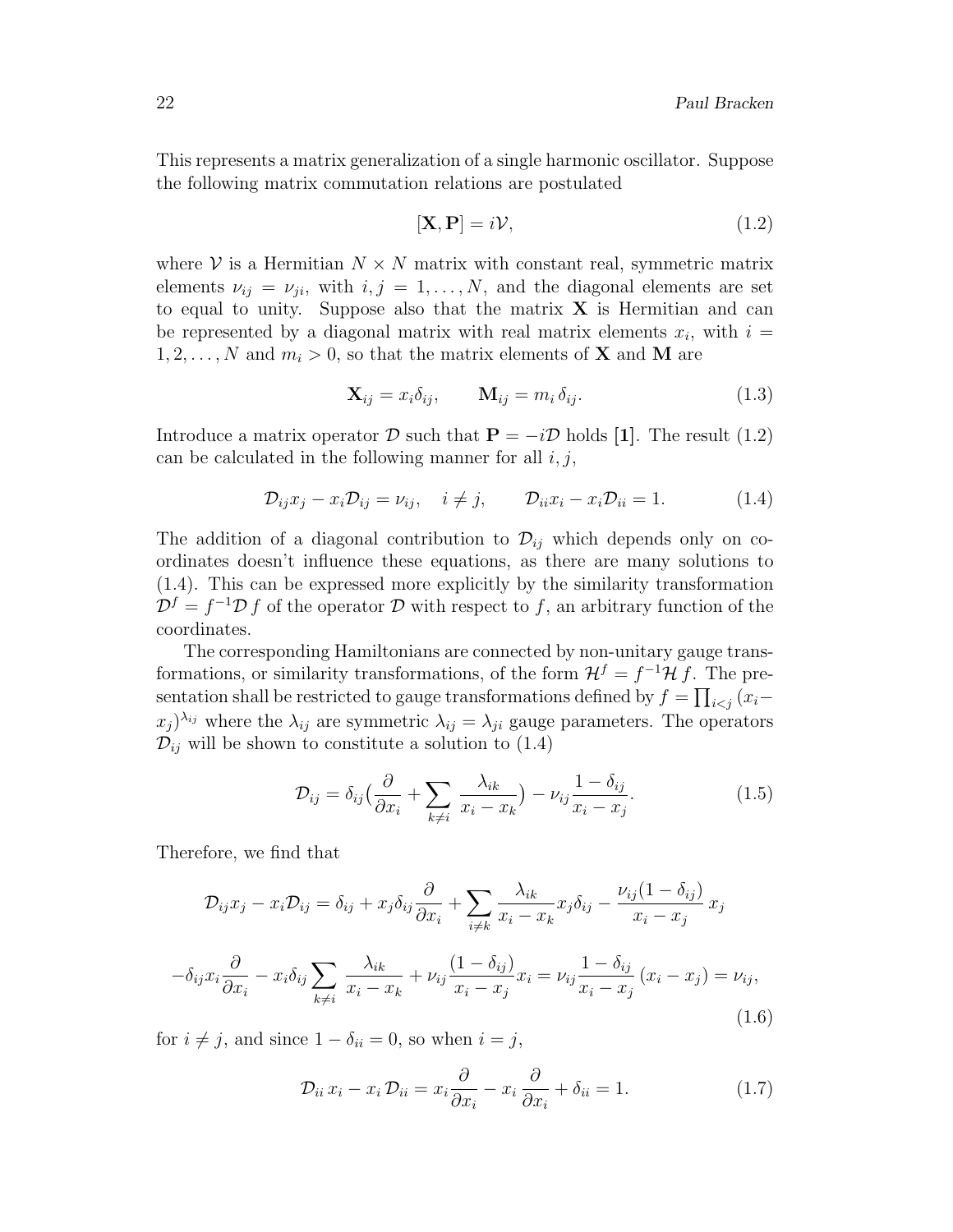The dependence of the Hamiltonian  $\mathcal H$  on the gauge parameters  $\lambda_{ij}$  enters the model through the gauge parameters.

The matrix Schrödinger equation has the following form,

$$
\mathcal{H}\mathcal{I}\,\Psi(\mathbf{X}) = E\,\Psi(\mathbf{X}),\tag{1.8}
$$

where  $\Psi(\mathbf{X})$  is a column wave function such that  $(\psi_i(\mathbf{X}))$ ,  $i = 1, \ldots, N$  and  $\mathcal I$  is an  $N \times N$  matrix with a one in all the entries. The ground state in the gauge  $\lambda_{ij} = \nu_{ij}$ , for all i and j is described by

$$
\Psi_g(\mathbf{X}) = \frac{1}{\sqrt{N}} e^{-\frac{\omega}{2} \sum_{i=1}^N m_i x_i^2} \cdot C.
$$
\n(1.9)

In  $(1.9)$ , C is a column matrix all of whose elements are one.

One can introduce the left action of  $H$  on the row wave functions. When  $\lambda_{ij} = \nu_{ij}$ , the ground state can be represented as

$$
\Psi_g^{\dagger}(\mathbf{X}) = \frac{1}{\sqrt{N}} \, R \, e^{-\frac{\omega}{2} \sum_{i=1}^{N} m_i x_i^2},\tag{1.10}
$$

It is the case that  $R = C^T$  and  $C^T C = N$ ,  $C^T C = N$ ,  $C C^T = \mathcal{I}$  with  $\mathcal{I}\Psi_g = N\Psi_g$  and  $\Psi_g^{\dagger}\Psi_g = 1$ . It should be said that  $\Psi_g(\mathbf{X})$  is not an eigenstate of  $H$  in the usual sense. It does satisfy a type of eigenvalue equation in which the eigenvalue  $E$  is a matrix. A well-defined meaning can be given to the equation after multiplying it on both sides from the left by  $R = C<sup>T</sup>$ . Doing so reduces (1.8) to a simpler more standard eigenvalue equation  $H \Psi = E \Psi$ , where H is an operator which corresponds to the matrix operator  $\mathcal{H}$  in the following way

$$
H = C^{\dagger} \mathcal{H} C = \text{tr}(\mathcal{H} \mathcal{I}). \tag{1.11}
$$

When the particular gauge in which  $\lambda_{ij} = \nu_{ij}$  is used, the more familiar eigenvalue equation  $H\psi = E\psi$  where H is a Hamiltonian for a multispecies Calogero model. In this event, H is obtained from  $\mathcal{H}$  by means of (1.11)

$$
\hat{H} = \mathrm{tr}(\mathcal{H}\mathcal{I}) =
$$

$$
-\frac{1}{2}\sum_{i=1}^{N}\frac{1}{m_i}\frac{\partial^2}{\partial x_i^2} + \frac{\omega^2}{2}\sum_{i=1}^{N}m_ix_i^2 - \frac{1}{2}\sum_{i\neq j}\frac{\nu_{ij}}{x_i - x_j}(\frac{1}{m_i}\frac{\partial}{\partial x_i} - \frac{1}{m_j}\frac{\partial}{\partial x_j}) = -T + \omega^2 T_+.
$$
\n(1.12)

The  $T_{\pm}$  are  $SU(1,1)$  generators. After performing the similarity transformation with the factor  $\prod_{i < j} (x_i - x_j)^{-\nu_{ij}}$ , a Hamiltonian for the multispecies Calogero model with inverse-square two and three-body interactions is obtained.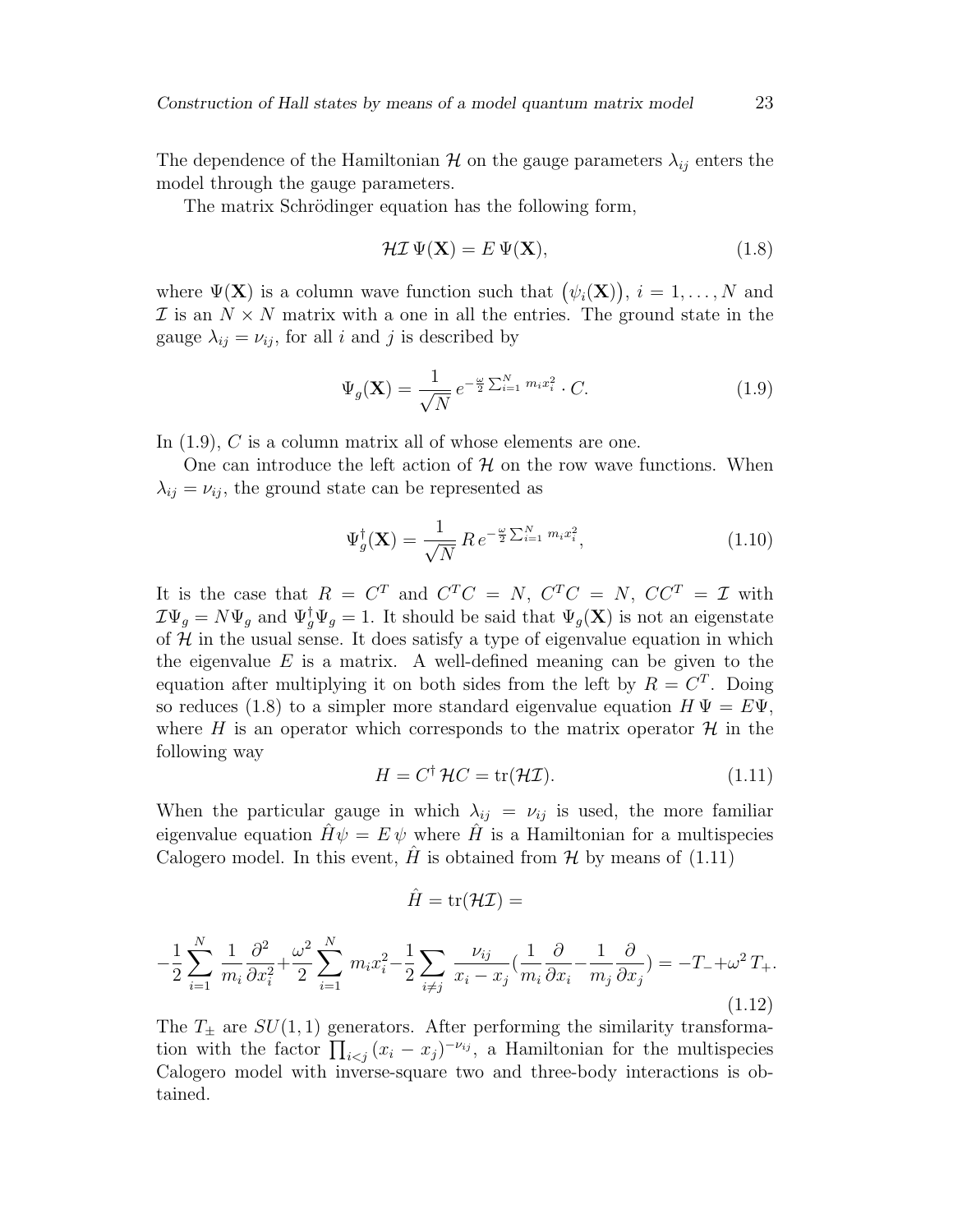In a way similar to the introduction of the matrix Hamiltonian  $H$ , a set of matrix generators with operator-valued matrix elements can be introduced as follows

$$
\mathcal{T}_{+} = \frac{1}{2} \mathbf{X} \mathcal{M} \mathbf{X},
$$

$$
\mathcal{T}_{-} = \frac{1}{2} \mathcal{D} \mathcal{M}^{-1} \mathcal{D},
$$

$$
(\mathbf{X} \mathcal{D} + \mathcal{D} \mathbf{X}) = \frac{1}{4} (\mathbf{X} \mathcal{D} + \mathbf{X} \mathcal{D} + \mathcal{V}) = \frac{1}{2} \mathcal{X} \mathcal{D} + \frac{1}{4} \mathcal{V}.
$$
(1.13)

Here we have  $[\mathbf{X}, \mathcal{D}] = -\mathcal{V}$  or  $\mathcal{D}\mathbf{X} = \mathbf{X}\mathcal{D} + \mathcal{V}$ .

 $\mathcal{T}_0 = \frac{1}{4}$ 4

The operators  $(1.13)$  satisfy the *I*-commutation relations

$$
R[\mathcal{T}_{-}, \mathcal{T}_{+}]_{\mathcal{I}} \mathbf{C} = 2R \mathcal{T}_{0} \mathbf{C}, \qquad R[\mathcal{T}_{0}, \mathcal{T}_{\pm}]_{\mathcal{I}} \mathbf{C} = \pm R \mathcal{T}_{\pm} \mathbf{C}.
$$
 (1.14)

The commutator  $\left[\frac{1}{\pi}\right]$  in  $(1.14)$  is defined as

$$
[A,B]_{\mathcal{I}} = A\mathcal{I}B - B\mathcal{I}A.
$$
\n(1.15)

The set of generators  $\mathcal{T}_{\pm}$ ,  $\mathcal{T}_0$  are related to the generators  $T_{\pm}$ ,  $T_0$  of a  $SU(1, 1)$ algebra in the following way

$$
T_{\pm} = R\mathcal{T}_{\pm}C = \text{tr}(\mathcal{T}_{\pm}\mathcal{I}), \qquad T_0 = R\mathcal{T}_0C = \text{tr}(\mathcal{T}_0\mathcal{I}). \tag{1.16}
$$

The wavefunctions of the  $\hat{H}$  Hamiltonian are related to the column wave functions  $\Psi(\mathbf{X})$  which appear in (1.8) and given by

$$
\psi(x_1,\ldots,x_N)=R\Psi(\mathbf{X}),\qquad \psi^*(x_1,\ldots,x_N)=\psi^\dagger(\mathbf{X})C.\tag{1.17}
$$

The model described by Hamiltonian in (1.12) has solutions in the matrix formulation obtained in terms of the following pairs of creation and annihilation operators given as

$$
\mathcal{A}_{1}^{\pm} = \frac{1}{\sqrt{2\text{tr}\mathcal{M}}} \left( \sqrt{\omega} \mathbf{X} \mathcal{M} \mp \frac{1}{\sqrt{\omega}} D \right), \qquad \mathcal{A}_{2}^{\pm} = \frac{1}{2} \left( \omega \mathcal{T}_{+} + \frac{1}{\omega} \mathcal{T}_{-} \right) \mp \mathcal{I}_{0}. \tag{1.18}
$$

Note that the case in which all masses  $m_i$  are equal there is a simple relation between these two sets of operators

$$
N R \mathcal{A}_1^{\pm 2} C = R \mathcal{A}_2^{\pm} C. \tag{1.19}
$$

The generators  $\mathcal{T}_{\pm}$  are defined in (1.13) and play the role of collective radial variables corresponding to dilatation modes. The first pair of operators in (1.18) describes a center of mass modes, while the second pair describes collective radial modes. These operators satisfy the following commutation relations

$$
R[\mathcal{A}_1^-, \mathcal{A}_1^+]_{\mathcal{I}} C = \mathbf{1}, \qquad R[\mathcal{A}_2^-, \mathcal{A}_2^+]_{\mathcal{I}} C = \frac{1}{\omega} R\mathcal{H} C,
$$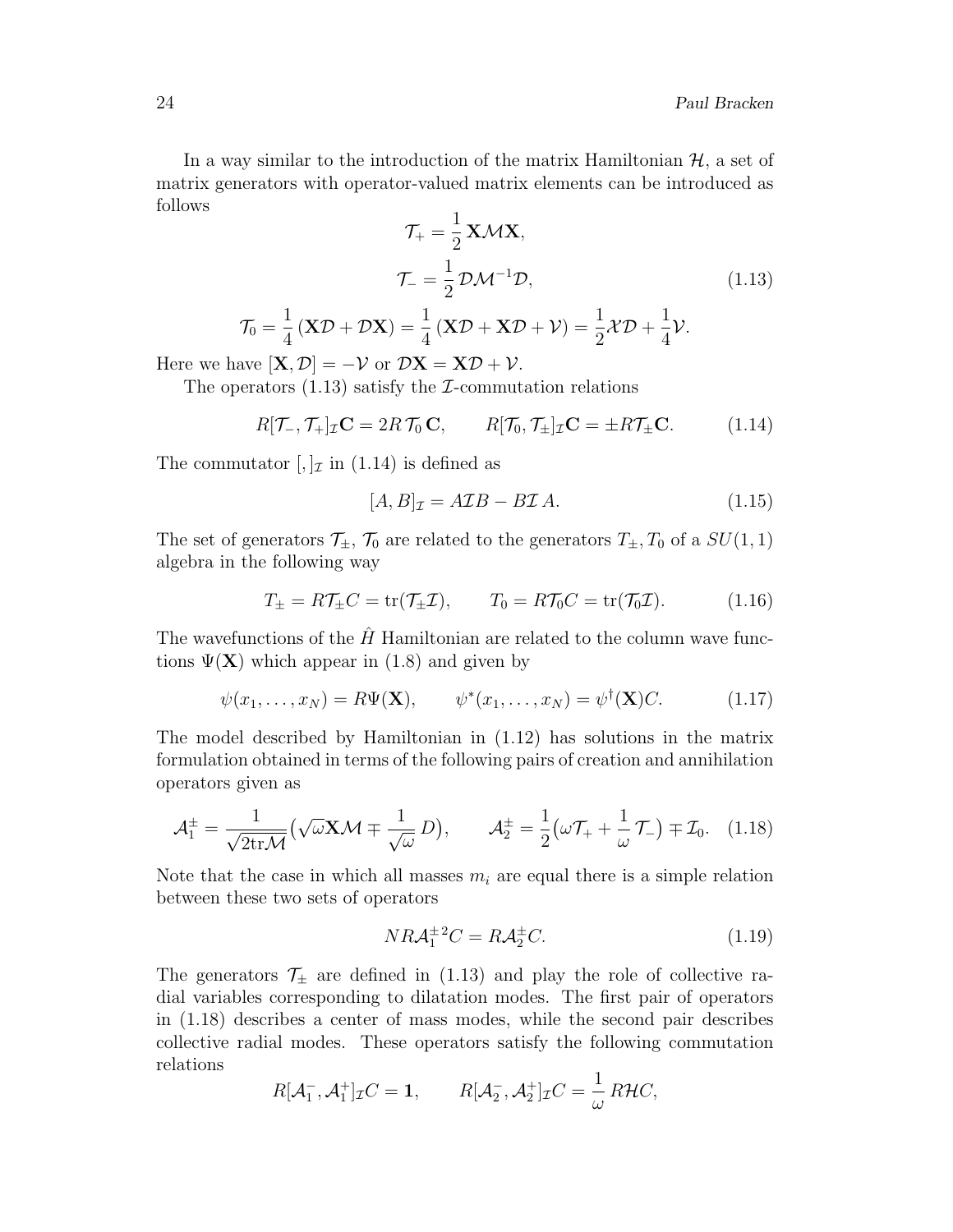Construction of Hall states by means of a model quantum matrix model 25

$$
R[\mathcal{A}_1^{\mp}, \mathcal{A}_2^{\mp}]_T C = 0, \qquad R[\mathcal{A}_1^{\mp}, \mathcal{A}_2^{\pm}]_T = \pm R \mathcal{A}_1^{\pm} C, \tag{1.20}
$$

$$
R[\mathcal{H}, \mathcal{A}_1^{\pm}]_T C = \pm \omega R \mathcal{A}_1^{\pm} C, \qquad R[\mathcal{H}, \mathcal{A}_2^{\pm}]_T C = \pm 2\omega R \mathcal{A}_2^{\pm} C.
$$

The partial matrix Fock space corresponding to CM modes and collective radial modes is spanned by states of the form,

$$
||n_1, n_2\rangle = (\mathcal{A}_1^{\dagger} \mathcal{I})^{n_1} (\mathcal{A}_2^{\dagger} \mathcal{I})^{n_2} ||0\rangle.
$$

These are evolved by the matrix Schrödinger equation

$$
\mathcal{H}\mathcal{I}||n_1,n_2\rangle = \mathcal{E}_{n_1n_2}||n_1,n_2\rangle.
$$

Here  $\mathcal{E}_{n_1,n_2}$  is the matrix that satisfies the relation

$$
\frac{1}{\sqrt{N}}R\mathcal{E}_{n_1,n_2}||n_1,n_2\rangle = \frac{1}{\sqrt{N}}E_{n_1,n_2}R||n_1,n_2\rangle = E_{n_1,n_2}|n_1,n_2\rangle = (E_0 + \omega(n_1 + 2n_2))|n_1,n_2\rangle.
$$

where  $E_0 = \omega(N/2 + 1/2 \sum_{i \neq j} \nu_{ij})$  is the energy of the ground state. The state  $||n_1, n_2\rangle$  is the column state Fock and  $||0\rangle$  is the vacuum state defined by  $(1.9)$ , while  $E_{n_1,n_2}$  and  $|n_1,n_2\rangle$  are eigenvalues and eigenvectors of the partial Fock space of the corresponding multispecies Calogero problem. The ground state is well defined if  $E_0 > 1/2$ .

Note that the correspondence between the matrix ladder operators (1.18) and the analogous operators that define the partial Fock space in the multispecies Calogero model is simply given by

$$
A_1^{\pm} = R \mathcal{A}_1^{\pm} C = \text{tr}(\mathcal{A}_1^{\pm} \mathcal{I}), \qquad A_2^{\pm} = R \mathcal{A}_1^{\pm} C = \text{tr}(\mathcal{A}_2^{\pm} \mathcal{I}),
$$

#### 2 Quantum Hall Effect

Quantum levels of nonrelativistic electrons in a uniform magnetic field plays a role in the study of the quantum Hall effect. Electrons in the lowest Landau level exhibits interesting properties, such as the existence of incompressible fluid like states of condensed electrons whose excitations have fractional charge and obey fractional statistics. Such states appear only when the electron densities are certain rational fractions of the density corresponding to a fully filled Landau lowest Landau level and the gap in their excitation spectrum gives rise to the fractional Hall effect observed experimentally. Here a matrix oscillator model is introduced and a connection is made to the finite matrix model. From the matrix model, an equation of motion arising from the matrix model action is identified as the quatization condition imposed on the matrix coordinates of the electron. The matrices that solve the quantization condition can be found.

An action for the matrix oscillator described by the  $N \times N$  matrices **X** and **P** is constructed which have operator valued matrix elements  $(X_{ij})^{\dagger} = X_{ji}$ ,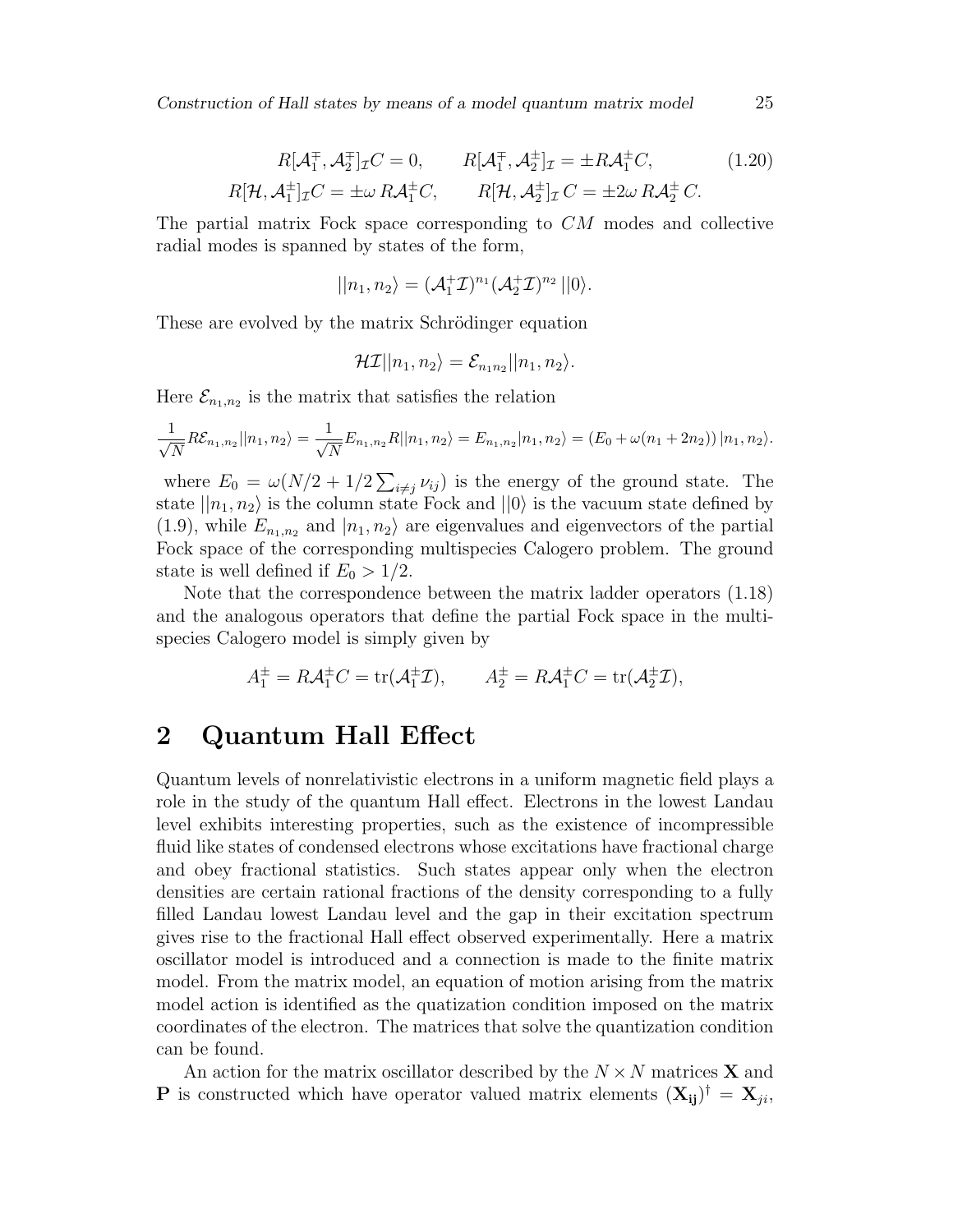$(\mathbf{P}_{ij})^{\dagger} = \mathbf{P}_{ji}, i, j = 1, \ldots, N.$  The matrix **X** can be real and diagonal. The Hamiltonian is

$$
\mathcal{H} = R\left(\frac{1}{2m}\mathbf{P}^2 + \frac{1}{2}m\omega^2\mathbf{X}^2\right)C,
$$
  
\n
$$
[\mathbf{X}, \mathbf{P}] = i\mathcal{V},
$$
  
\n
$$
\mathcal{V} = (1 - \nu)\mathbf{I} + \nu\mathcal{I}.
$$
\n(2.1)

In (2.1)  $R = (1, \ldots, 1)$  is a row vector with a one in each position,  $C = R<sup>T</sup>$ is the transpose of R and  $RC = N$  and  $CR = \mathcal{I}$  is the  $N \times N$  matrix with one in all its positions. The matrix  $V$  is symmetric so  $V^T = V$  and  $\nu > -1/N$  is a real parameter, m the mass. Here  $V$  is a Hermitian matrix such that  $\nu_{ij}^* = \nu_{ji}$ and  $\nu_{ii} = 1$  for all  $i, j$ .

To describe two-dimensional systems of  $N$  charged particles with charge  $e$ in a magnetic field B, we introduce matrix  $X_1 = X$  and a second matrix  $X_2$ defined in terms of  $P$  as

$$
\mathbf{X}_2 = -\frac{1}{eB} \mathbf{P} = -\frac{1}{m\omega} \mathbf{P},\qquad(2.2)
$$

where  $\omega = eB/m$  and in accord with (2.1),

$$
\mathrm{tr}\left[\mathbf{X}_1,\mathbf{X}_2\right] = -\frac{1}{eB}\mathrm{tr}\left[\mathbf{X},\mathbf{P}\right] = -\frac{i}{eB}\mathrm{tr}\,\mathcal{V} = -\frac{N}{eB}.
$$

The coordinates of the electrons can be globally parametrized by introducing  $N \times N$  Hermitian matrices  $\mathbf{X}_a$ ,  $a = 1, 2$ . The action leading to the quantum matrix oscillator is then given by the regularized finite matrix Chern-Simons model introduced by Polychronakos

$$
S = \frac{1}{2} e B \int dt \operatorname{tr} \epsilon_{ab} \mathbf{X}_a (\dot{\mathbf{X}}_b - i[A_0, \mathbf{X}_b]) + 2 \vartheta A_0 \mathbf{1}) - \frac{e \omega B N}{2 \bar{\psi} \psi} \int dt \, \bar{\psi} \mathbf{X}_a \mathbf{X}_a \psi - \int dt \, \bar{\psi} (t \partial_t + A_0) \psi,
$$
\n(2.3)

where  $eB\vartheta = k$  and  $\mathbf{A}_0$  is a matrix which enters only linearly into (2.3) with  $\psi, \bar{\psi} = \psi^{*T}$  is a boundary field. Action (2.3) is invariant under the transforma- $\text{tion }\mathbf{X}_a\to \mathbf{U}\mathbf{X}_a\mathbf{U}^{-1},\ \psi\to \mathbf{U}\psi,\ \bar{\psi}\to \bar{\psi}\mathbf{U}^{-1}\ \text{and }\mathbf{A}_0\to \mathbf{U}\mathbf{A}_0\mathbf{U}^{-1}+i\,\mathbf{U}\partial_t\mathbf{U}^{-1},$ such that U is a unitary matrix  $U \in U(N)$ . The term with  $\omega$  is a potential term which acts to localize states and it provides a Hamiltonian with a unique ground state while the last term can be thought of as a boundary term.

The variation of the action S in the field variable  $A_0$  gives the equation of motion for the time component  $A_0$  of the gauge field which has the form

$$
ieB[\mathbf{X}_0, \mathbf{X}_2] + k\mathbf{1} - \psi \bar{\psi} = 0.
$$
 (2.4)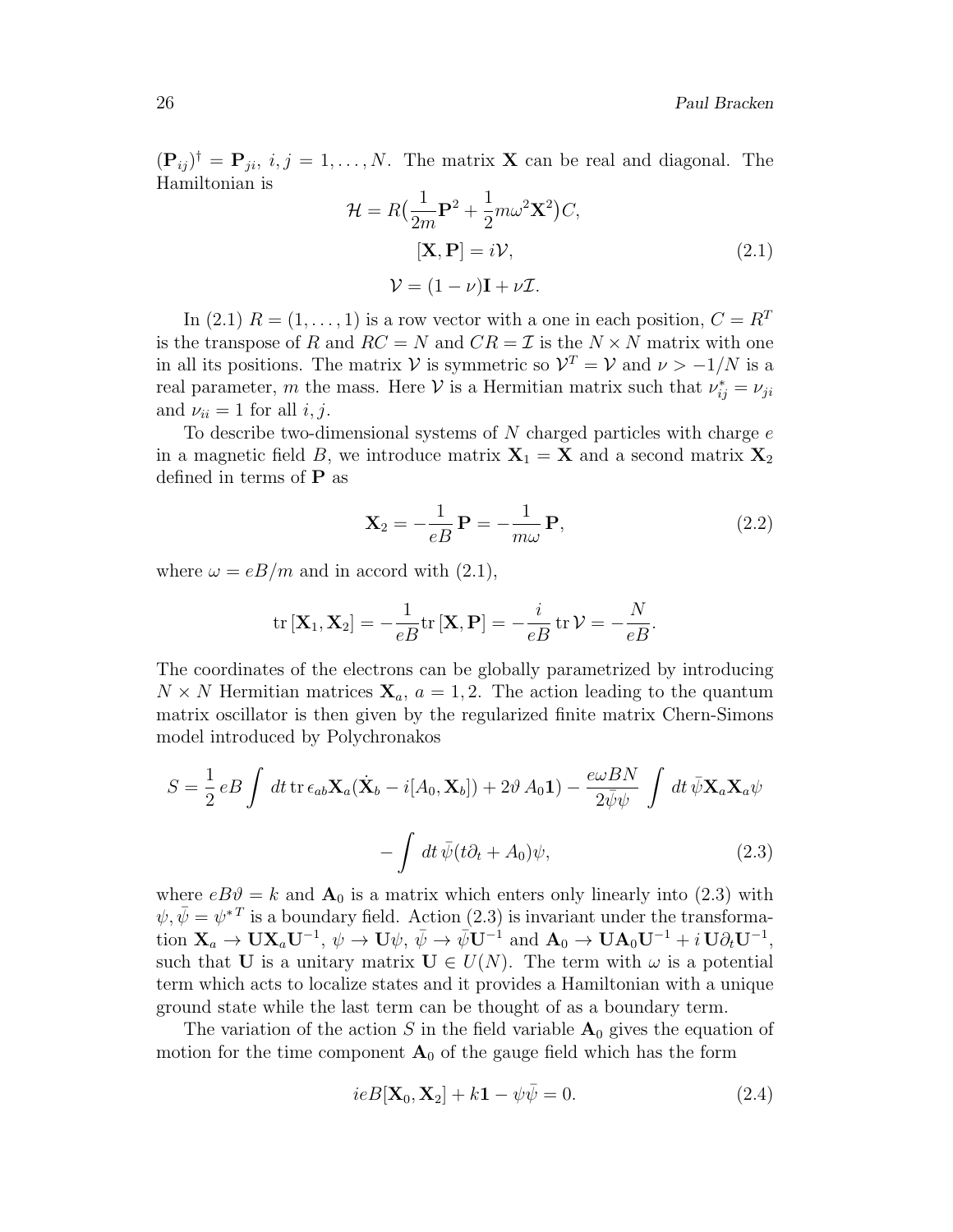This can be interpreted as a Gauss's law constraint. The constraint (2.4) can be seen as a quantization condition imposed on the matrices  $X_1$  and  $X_2$  after which their matrix elements become operators. It can also be required that one of the  $X_a$  matrices,  $X_1$  for example, can be diagonalized and moreover,

$$
ieB\mathrm{tr}\left[\mathbf{X}_1,\mathbf{X}_2\right] = -k\,\mathrm{tr}\mathbf{1} + \mathrm{tr}\,\bar{\psi}\psi = \mathrm{tr}\,\bar{\psi}\psi - N\,k,
$$

which can be written,

$$
\mathrm{tr}[\mathbf{X}_1, \mathbf{X}_2] = \frac{1}{ieB} \left( \mathrm{tr} \,\overline{\psi}\psi - N k \right) = \frac{N}{ieB}.
$$

This implies that tr  $\psi \overline{\psi} = N(k+1)$ .

Clearly certain quantization conditions  $(k \in \mathbb{Z})$  can be imposed on the parameter k which may be justified by group theoretic considerations. The redundent number of degrees of freedom is reduced to effectively 2N phase space variables by means of the Gauss law constraint and  $U(N)$  gauge symmetry. After diagonalizing  $X_1$  and solving the Gauss law constraint, from initially  $2N^2$  degrees of freedom, there remain  $2N$  degrees of freedom corresponding to N electrons.

It is remarkable to note that after the diagonalization of matrix  $X_1$ , the quadratic potential becomes equal to the quantum matrix oscillator Hamiltonian (2.1). Explicitly,  $\mathbf{U}\mathbf{X}_1\mathbf{U}^{\dagger} = \text{diag}(x_1,\ldots,x_N)$  will tranform vector  $\psi$  into a vector  $\varphi = \mathbf{U}\psi$  and  $\mathbf{X}_2$  into  $\mathbf{X}'_2$ . After solving the quantization condition  $(2.1)$ , using operator-valued matrix elements,  $X'_2$  is represented as

$$
-ie B(\mathbf{X}_2')_{ij} = \left(\frac{\partial}{\partial x_j} + \sum_{k \neq j} \frac{\lambda_{jk}}{x_j - x_k}\right) \delta_{ij} = \frac{1 - \delta_{ij}}{x_i - x_j} \varphi_i \bar{\varphi}_j,\tag{2.5}
$$

The eigenvalues of  $X_1$  can be interpreted as the particle coordinates in the  $x_1$ direction. The parameters  $\lambda_{jk}$ ,  $j, k = 1, ..., N$  are gauge parameters and  $\varphi$  is the vector which results after  $\psi$  is rotated by transformation U. It is possible to work in the gauge where all gauge parameters  $\lambda_{ik}$  are equal to zero. Gauss's law becomes a deformed quantization condition the second equation of (2.1) that can be put in the form,

$$
-eB[\mathbf{X}'_1, \mathbf{X}'_2] = i\mathcal{V}', \qquad \mathcal{V}' = -k\mathbf{1} + \varphi\bar{\varphi}.
$$
 (2.6)

If one of the matrices  $\mathbf{X}'_1$ ,  $\mathbf{X}'_2$  in (2.6) is diagonal, as is the case here, then the consistency of the solution of the commutation requires the matrix  $\mathcal V$  to have the form  $V' = -k\mathbf{1} + (k+1)\mathcal{I}$ . The residual  $U(1)$  gauge freedom can be used to choose the phase factors of  $\varphi_i$  such that  $\varphi_i = \sqrt{k+1}$ . This means matrix V is equal to the matrix  $V = (1 - \nu)\mathbf{1} + \nu\mathbf{I}$  where  $\nu = k + 1$ . In the classical limit where  $\nu \to \infty$ , tr $[\mathbf{X}_1, \mathbf{X}_2] = 0$  and the diagonal elements in  $\mathcal V$  are equal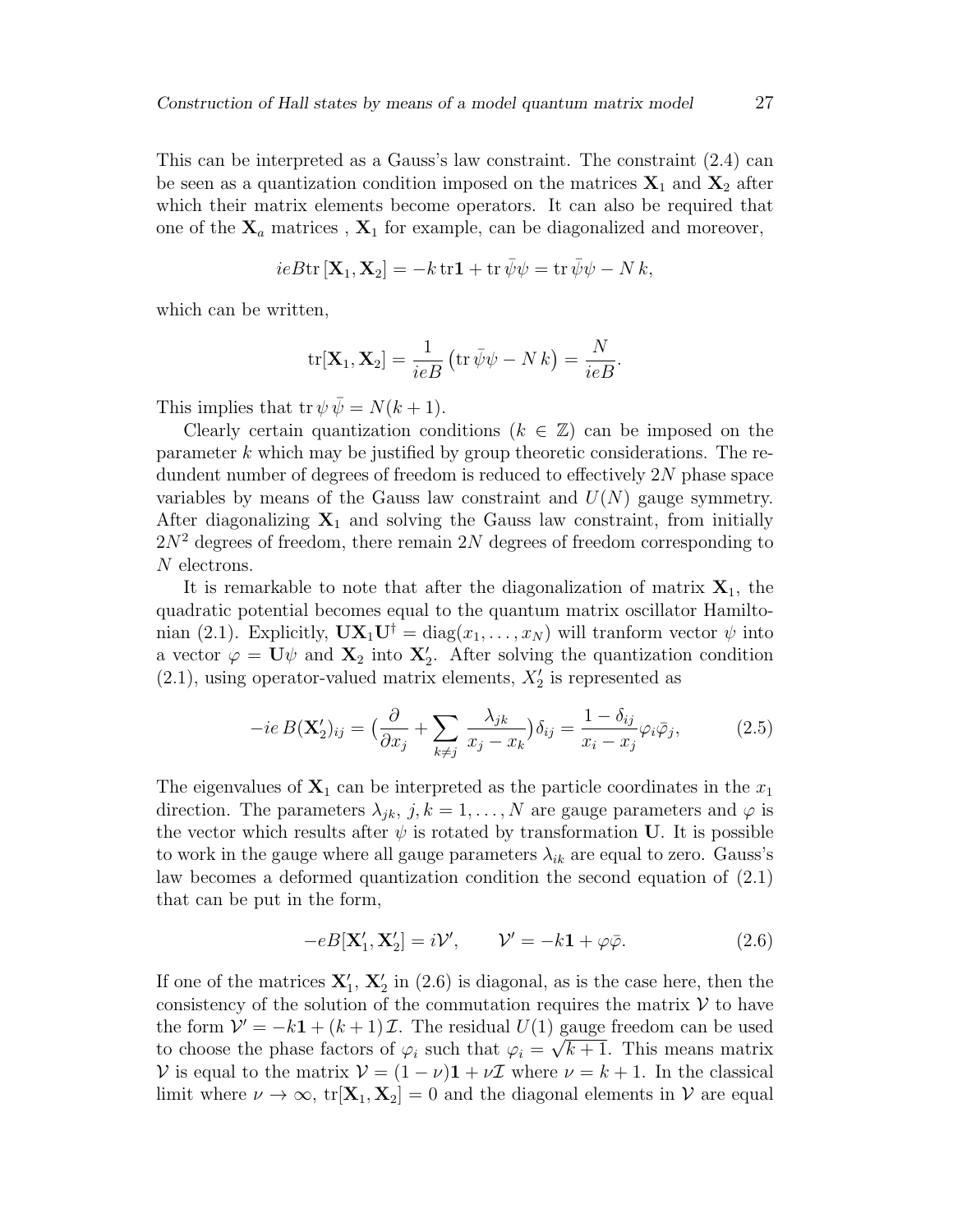to zero. Two interesting cases for k are  $k = -1$  ( $\nu = 0$ ) corresponding to a Bose system and  $k = 0$  ( $\nu = 1$ ) a Fermi system.

Matrix operators are now introduced by setting

$$
Q^{\pm} = \sqrt{\frac{m\omega}{2}} (X_1' \pm iX_2') \tag{2.7}
$$

such that the following commutation relation holds

$$
[Q^-, Q^+] = -k\mathbf{1} + \varphi \bar{\varphi} = (1 - \nu)\mathbf{1} + \nu \mathcal{I}.
$$
 (2.8)

As the  $\varphi$  and  $\bar{\varphi}$  fields are proportional to the R, C matrices

$$
\varphi = \sqrt{k+1} C, \qquad \bar{\varphi} = \sqrt{k+1} R,
$$

the Hamiltonian can now be expressed as in (1.1)

$$
H = \frac{\omega}{2(k+1)} \bar{\varphi}[Q^-, Q^+] \varphi = \frac{1}{2} \omega R [Q^-, Q^+] C. \tag{2.9}
$$

The ground state is a column vector  $||0\rangle$  which is annihilated by the operator  $Q^-$ 

$$
A^- \mathcal{I} ||0\rangle_{\nu} = Q^- ||0\rangle_{\nu} = 0,
$$

and is given by

$$
||0\rangle_{\nu} = K \prod_{i < j} (x_i - x_j)^{\nu} e^{-m\omega/2 \sum_{i=1}^n x_i^2}.
$$
\n(2.10)

The full Fock space is given by the following states

$$
\prod_{n} \left( \text{tr}(Q^{\dagger n} \mathcal{I}) \right)^{m_n} ||0\rangle_{\nu} = \prod_{n} \left( \sum_{i} (a_i^{\dagger})^n \right)^{m_n} |0\rangle_{\nu}. \tag{2.11}
$$

where,

$$
(a_i^+)^n = (R Q^{\dagger n})_i, \qquad (a_i^-)^n = (Q^{\dagger n} C)_i, \quad i = 1, 2, \dots, N. \tag{2.12}
$$

The  $a_i^+$  $i^+, a_i^ \overline{i}$  are one-particle creation and annihilation operators for the Hamiltonian  $H$ . The corresponding energies are calculated by means of

$$
E_{(m)} = E_0 + \omega \sum_n n \, m_n,\tag{2.13}
$$

such that

$$
E_0 = \frac{1}{2}\omega(N + \nu N(N + 1)), \quad \nu \ge 0.
$$
 (2.14)

Note that this spectrum is the same as that following from the term  $tr(\mathbf{X}_a^2)$ , because the corresponding Hamiltonian acts as a number operator up to the constant  $E_0$  on the singlet part of the Fock space of states.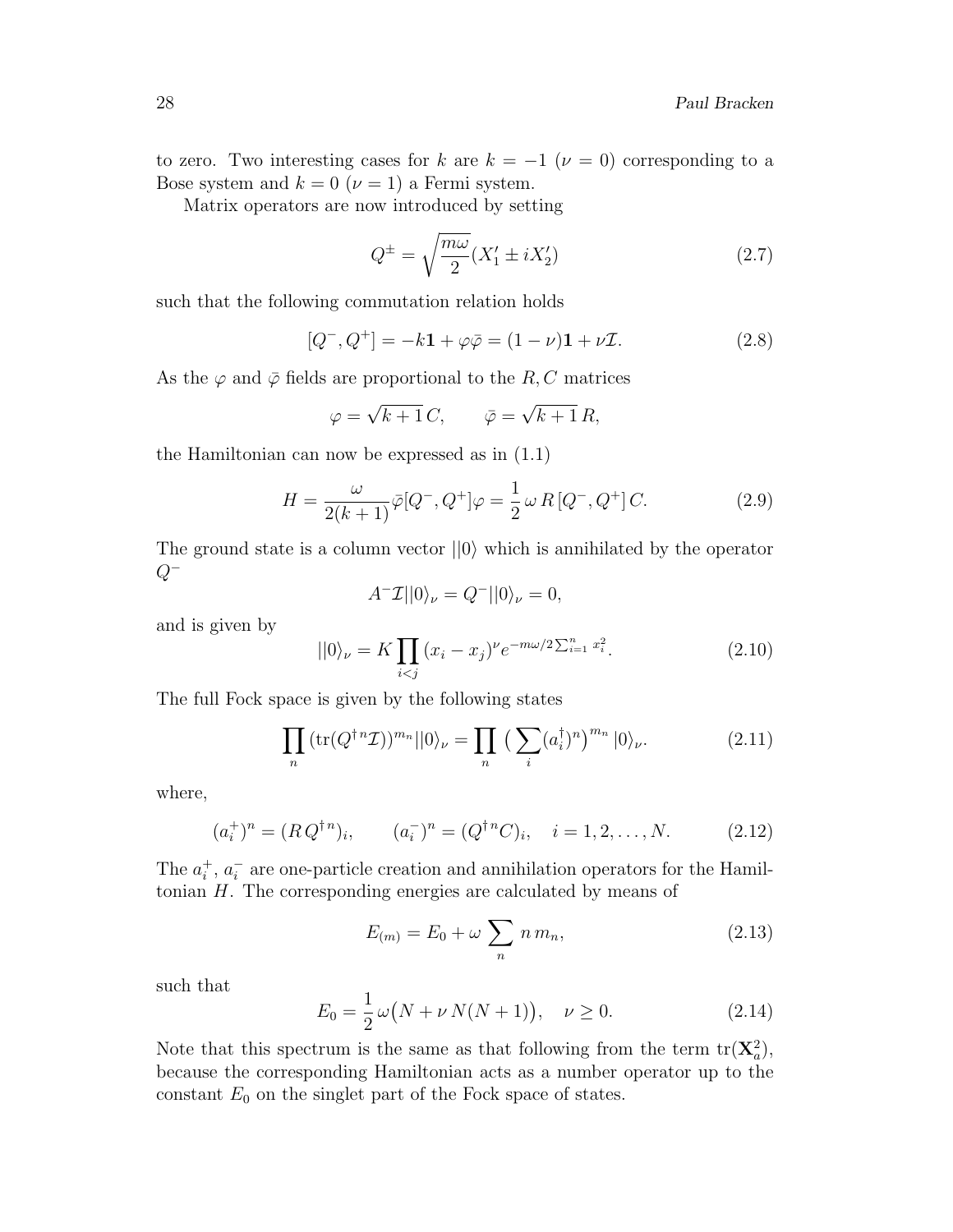The structure of energy eigenstates can be studied in tahe Bargmann representation. Starting from the matrices  $X_1$  and  $X_2$ , define the  $Q_B^{\pm}$  $\frac{1}{\mathcal{B}}$  as the linear combinations  $Q_B^{\pm} = \sqrt{m\omega/2} (\mathbf{X}_1 \pm i\mathbf{X}_2)$ , where  $\mathcal B$  denotes the Bargmann representation. A transformation to this representation is given by

$$
Q_B^+ = S^{-1}Q^+ S, \qquad Q_B^- = S^{-1}Q^- S, \qquad S = e^{-\omega T_+} \cdot e^{-\frac{i}{2\omega}T_-}, \tag{2.15}
$$

The operators  $T_{\pm}$  together with  $T_0$  are the generators for the  $SU(1,1)$  algebra and are given by

$$
T_{+} = \frac{m}{2} R \mathbf{X}'_1 C, \quad T_{-} = -\frac{1}{2} m \omega^2 R \mathbf{X}'_2 C, \quad T_0 = -\frac{i}{4} m \omega R (\mathbf{X}'_1 \mathbf{X}'_2 + \mathbf{X}'_2 \mathbf{X}'_1) C.
$$
\n(2.16)

The frequency  $\omega$  is assumed to be different from zero. The same transformation connects the Hamiltonian  $H = (\omega/2) R\{\mathbf{Q}^-\mathbf{Q}^+\} C$  and  $H_B = (\omega/2) R\{\mathbf{Q}^-\mathbf{Q}, \mathbf{Q}^+_B\} C$ with their corresponding ground states

$$
H = SH_{\mathcal{B}}S^{-1} = 2\omega ST_0S^{-1}, \quad |0\rangle_{\nu} = S|0\rangle_{\nu}^{\mathcal{B}}.
$$
 (2.17)

The commutation relations satisfied by operators  $\mathbf{Q}_{\mathcal{B}}^-$  and  $\mathbf{Q}_{\mathcal{B}}^+$  are unchanged

$$
[\mathbf{Q}_{\mathcal{B}}^-, \mathbf{Q}_{\mathcal{B}}^+] = -k\mathbf{1} + \varphi \bar{\varphi} = (1 - \nu)\mathbf{1} + \nu \mathcal{I}.
$$

Up to a factor of  $2\omega$ , relation (2.17) is satisfied by  $T_0$ , which when written explicitly in the form  $(1/2)(\sum_i x_i \partial/\partial x_i + N/2)$ , we infer the Hamiltonian in the Bargmann representation is exactly operator  $2\omega T_0$ .

The Fock space for  $H_0$  can be constructed by applying the creation operators  $(a_i^+$  $\binom{+}{i}^n_{\mathcal{B}}(R{\mathbf{Q}}_{\mathcal{B}}^{+n})_i$  to the vacuum state

$$
|0\rangle_{\nu}^{\mathcal{B}} = \prod_{i < j} (x_i - x_j)^{\nu},
$$

which is annihilated by

$$
\partial_i|0\rangle_{\nu}^{\mathcal{B}} = \left(\frac{\partial}{\partial x_i} - \nu \sum_{l \neq i} \left(\frac{1}{x_i - x_l}\right)\right) \prod_{j < k} (x_j - x_k)^{\nu} = 0.
$$

The operators  $x_i$ ,  $\partial_i$  satisfy the commutation relations  $[\partial_i, x_j] = \delta_{ij}$ ,  $[\partial_i, \partial_j] = 0$  $i, j = 1, \ldots, N$ . Hamiltonian  $H_{\mathcal{B}}$  takes the form

$$
H_{\mathcal{B}} = E_0 + \omega \sum_i x_i \partial_i, \qquad [H_0, x_i] = x_i, \quad [H_B, \partial_i] = -\partial_i,
$$
 (2.18)

which allows  $x_i$ ,  $\partial_i$  to be thought of as a pair of creation and annihilation operators for  $H_{\mathcal{B}}$ . Only totally symmetric combinations of these operators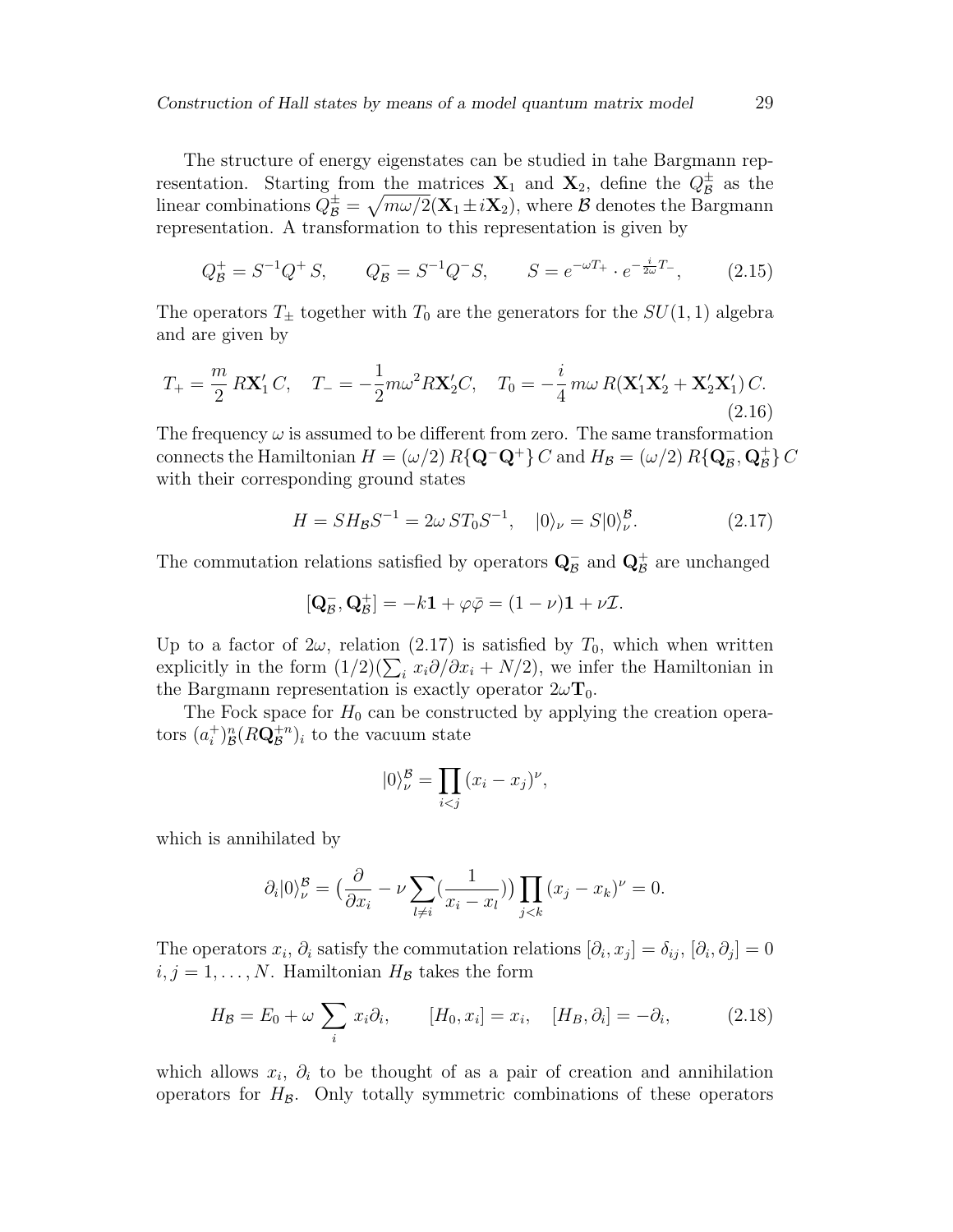have physical import. The true Fock space for  $H_{\mathcal{B}}$  is constructed by applying the operators

$$
B_n^+ = \sum_i x_i^n, \qquad B_n^- = \sum_i \partial_i^n \tag{2.19}
$$

to the vacuum  $|0\rangle_{\nu}^{\mathcal{B}}$ .

The  $SU(N)$  invariant ground state vacuum in the Bargmann picture for a fixed  $\nu$  is

$$
|0\rangle_{\nu}^{\mathcal{B}} \equiv (\epsilon_{i_0\cdots i_{N-1}} \prod_{k=0}^{N-1} (a_{i_n}^+)_\mathcal{B}^k)^\nu |0\rangle_0^{\mathcal{B}},
$$

where  $(a_{i_k}^+$  $\binom{+}{i_k}_{\mathcal{B}}^{k} = (R\mathbf{Q}_{\mathcal{B}}^{+k})_{i_k}, (a_{i_k}^{-k})$  $\int_{i_k}^{-} \int_{\mathcal{B}}^{k} = (\mathbf{Q}_{\mathcal{B}}^{+k} C)_{i_k} i_k = 1, \ldots, N$  where  $(a_{i_k}^{+})$  $_{i_{k}}^{+})_{\mathcal{B}},$  $(a_{i_k}^ \bar{i}_k$ )<sub>B</sub> the one-particle creation and annihilation operators for  $H_{\mathcal{B}}$ . Knowing the transformation from  $H_{\mathcal{B}}$  to H implies knowing the transformation between the corresponding ladder operators

$$
S \sum_{i} (a_i^{\pm})^n_{\mathcal{B}} S^{-1} = \sum_{i} (a_i^{\pm})^n.
$$

In this representaion, the expression for the ground state takes the form

$$
||0\rangle_{\nu}^{\mathcal{B}} = S^{-1}||0\rangle_{\nu} = K \prod_{i < j} (x_i - x_j)^{\nu} \tag{2.20}
$$

with  $\mathbf{Q}_{\mathcal{B}}^{-}||0\rangle_{\nu}^{\mathcal{B}}=0.$ 

The lowest state in a given tower with fixed  $\nu$  is just a Laughlin wave function. For  $\nu = 0$  ( $k = -1$ ), both operators  $\mathbf{Q}^{\pm}$  are diagonal and the system is equivalent to N ordinary one-dimensional harmonic oscillators. The Laughlin wavefunction exponent  $\nu = k+1$  is an integer and if  $\nu$  is even behaves as a Bose system and for  $\nu$  odd it behaves as a Fermi. This transformation to the Bargmann picture allows us to eliminate the gauge degrees of freedom reducing the finite Chern-Simons matrix model to an N variable quantum model with wavefunction of the Laughlin form. This kind of picture is quite interesting and may be useful as well. In spite of the localization of states there may exist extended states composed of Landau level states which are correlated over lengths characterized by the sample size. This may result in a contribution to the effect that resembles or is like a standing wave anchored at the boundary. These could play a significant role in giving the observations seen, such as when the magnetic field through the sample is varied.

## References

[1] S. Meljanac and A. Samsov, Matrix Oscilllator and Laughlin Hall States, Phys. Letters A, 351, (2000), 246-250. https://doi.org/10.1016/j.physleta.2005.11.008